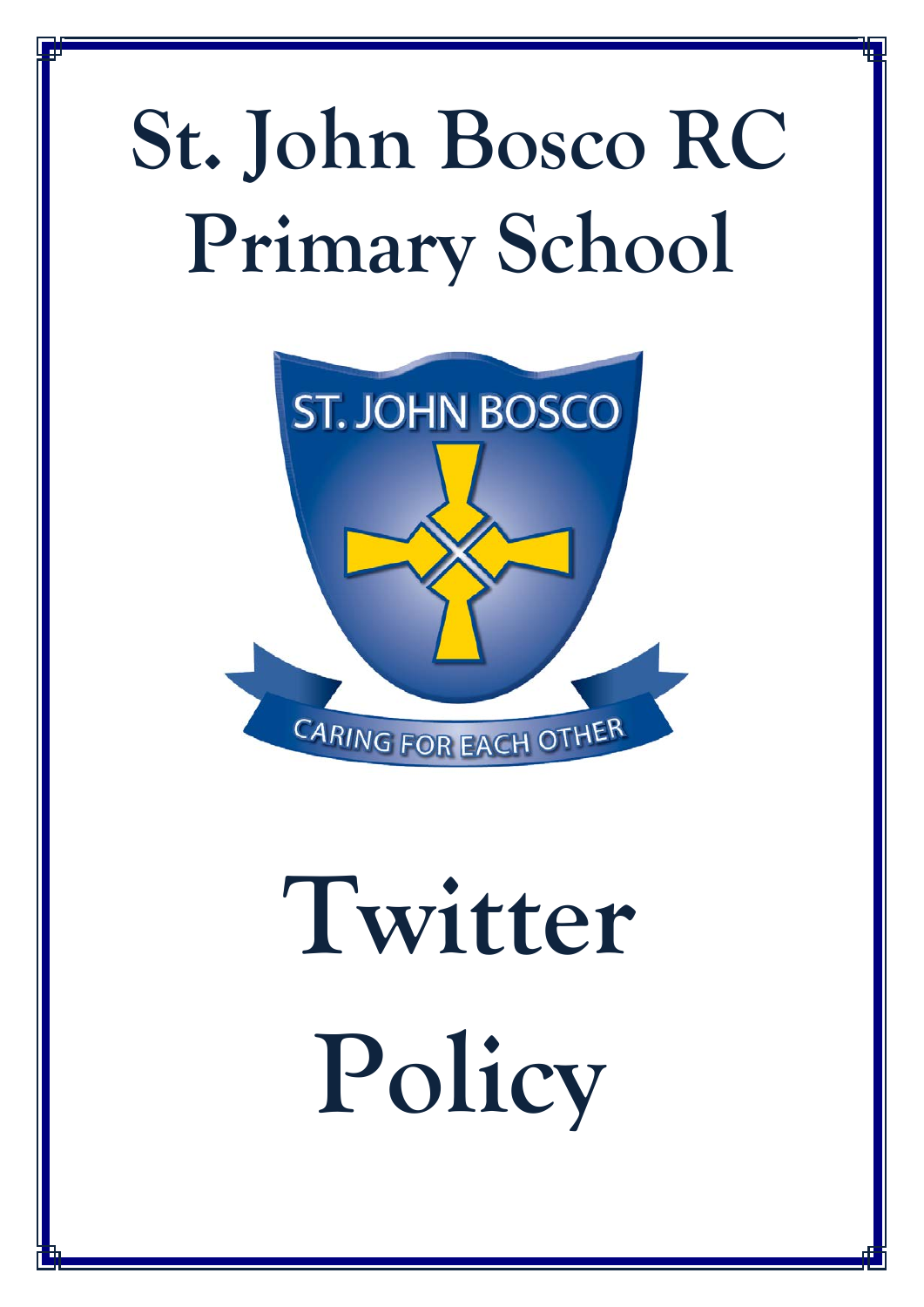### **Twitter Policy**

#### **Rationale**

In this technology rich world, our pupils, parents and the wider community live in, Social Media is becoming more and more part of daily life. When agencies like Ofsted, DfE & STA release new guidance on Twitter days before it appears elsewhere, it is important that staff at St John Bosco Primary School embrace Twitter. Not only to keep up to date with important changes that can impact learning in their classroom, but also to connect with teachers across the globe who are sharing resources, ideas and discussing important aspects of education. This policy will explain acceptable use of Twitter relating to St John Bosco Primary School twitter account: @StJohnBosco? The policy will explain the purpose of Twitter in St John Bosco Primary School and the benefits that will arise from its proper use.

#### **What is Twitter:**

Twitter is a social media tool that currently has no age restrictions for its use. Twitter is used to communicate thoughts and ideas within 280 characters and usually references people, places and activities that tend to invite replies. Twitter accounts can follow other Twitter accounts or be followed by other Twitter accounts and all tweets are public. Why will St John Bosco Primary School and staff be using Twitter?

The reason we will be using Twitter is twofold:

1. To share and celebrate the wonderful things happening at St John Bosco Primary School every single day.

2. To enhance the communication between school and parents / carers. Twitter will not be used to engage with individual parents directly, however, important announcements and notices could be sent as part of general communication to parents. This is in addition to normal channels of communication and not as a replacement.

#### **Twitter etiquette:**

Any Tweets from the official school account will be grammatically correct and will not contain text language like lol, gr8 or l8r. Some tweets may contain hashtags. Hashtags are things you can add to the end of your tweets like #edchat #PrimaryRocks that enable tweets to be added to a collection of other related tweets that are generally viewed by more people.

#### **Safeguarding pupils:**

In order to safeguard the pupils at St John Bosco Primary School, no names or initials will be used alongside any pictures of pupils. St John Bosco Primary School seeks photographic consent of all the pupils. Tweets sent by St John Bosco Primary School will adhere to the list of children with photographic consent. Any children within a photo that do not have consent must be obscured.

#### **Who can follow St John Bosco Primary School?**

Anyone can follow the school's Twitter account. Weekly checks will take place by a member of the SLT to check recent followers. Any user following the school account that is deemed unsuitable or not adding any value to the school will be blocked. A member of the SLT will make this decision on a case-by-case basis. Parents will be encouraged to follow the official school account to receive the information the school is posting up to Twitter.

In order to protect ourselves from inappropriate content being distributed into our news feeds, the St John Bosco account will not actively seek to follow other users. However, exceptions may be made where following an @ handle has obvious benefits to the school (deanery cluster schools, children's author or an